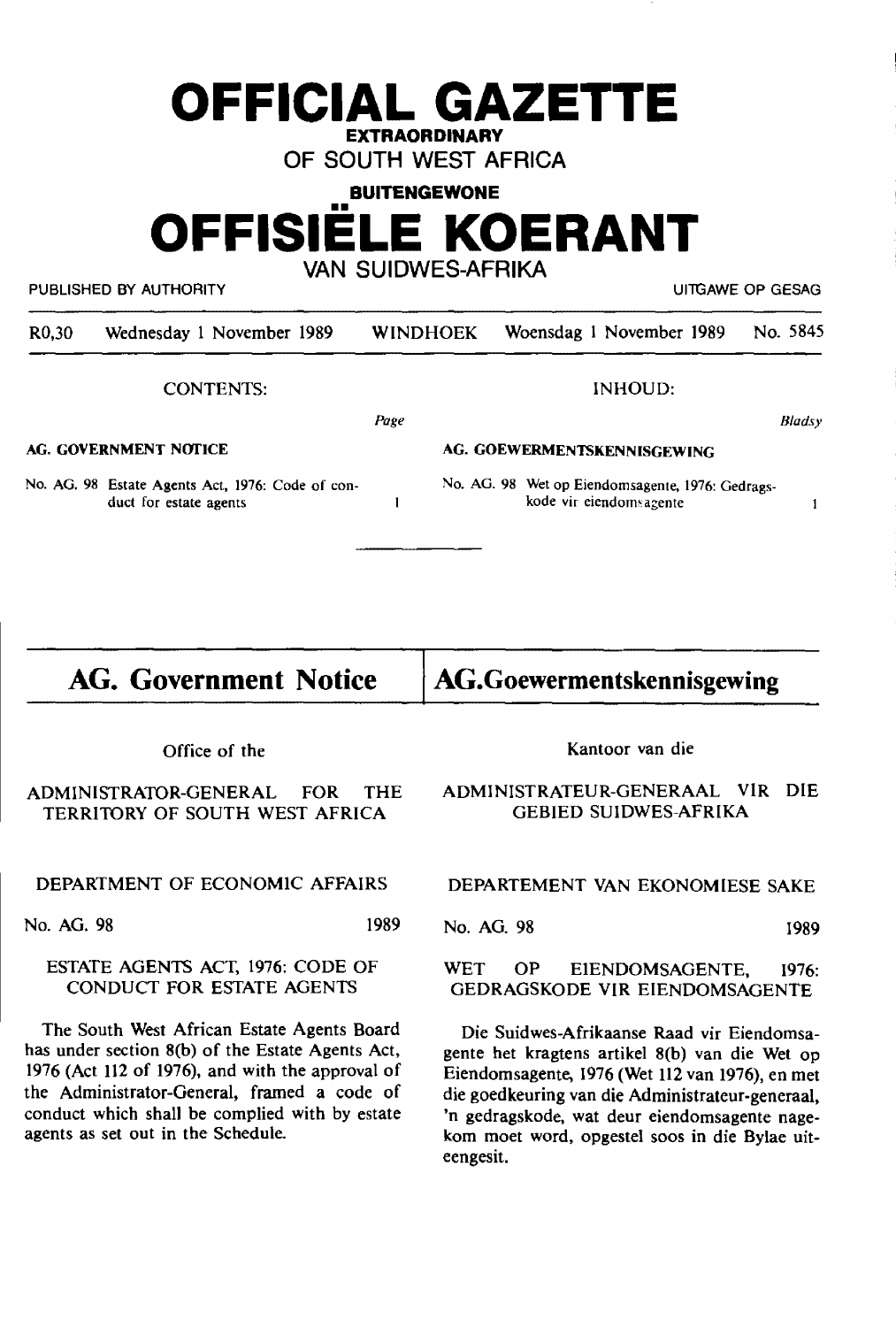#### SCHEDULE

I. In this Code of Conduct, unless the context otherwise indicates, each word or phrase shall have the meaning assigned thereto in the Act, and

- (i) "client" means the person on whose instructions an estate agent acts with regard to the performance of any act of the rendering of any service referred to in paragraph (a) of the definition of "estate agent" in section I of the Act;
- (ii) "franchise" means a concession in terms of which an estate agent is entitled or required to operate under a trade name which is registered on behalf of another person, or which is associated with the business of such other person; and
- (iii) "the Act" means the Estate Agents Act, 1976 (Act 112 of 1976).

2. Subject to the provisions of the Act and any regulation made thereunder  $-$ 

- (a) an estate agent shall in the course of his business  $-$ 
	- (i) exercise that degree of care and skill which may, in the opinion of the board, be reasonably expected of an estate agent;
	- (ii) protect the interests of his client at all times to the best of his ability, with due regard to the rights of any other person;
	- (iii) inform a prospective purchaser or lessee of any immovable property or an interest therein or a business undertaking in respect of which instructions to sell or let or to canvass a purchaser or lessee therefor has been given to him, of all facts concerning such immovable property or interest therein or business undertaking within his personal knowledge and which are or may be material to such purchaser or lessee;

#### BYLAE

I. In hierdie Gedragskode, tensy uit die samehang anders blyk, het elke uitdrukking of woord die betekenis wat daaraan toegeken word in die Wet, en beteken  $-$ 

- (i) "die Wet" die Wet op Eiendomsagente, 1976 (Wet 112 van 1976);
- (ii) "klient" die persoon in wie se opdrag 'n eiendomsagent optree in verband met die verrigting van 'n handeling of lewering van 'n diens bedoel in paragraaf (a) van die omskrywing van "eiendomsagent" in artikel 1 van die Wet; en
- (iii) "konsessie" 'n vergunningsooreenkoms waarkragtens 'n eiendomsagent geregtig is of verplig is om 'n handelsnaam, geregistreer ten behoewe van 'n ander persoon of wat met die besigheid van sodanige persoon geassosieer word, te gebruik.

2. Behoudens die bepalings van die Wet en enige regulasie daarkragtens uitgevaardig -

- (a) moet 'n eiendomsagent in die loop van sy besigheid  $-$ 
	- (i) die mate van sorg en bedrewenheid aan die dag le wat na die oordeel van die raad redelikerwys van 'n eiendomsagent verwag kan word;
	- (ii) die belange van sy klient te alle tye na die beste van sy vermoë beskerm, met inagneming van die regte van enigiemand anders;
	- (iii) aan 'n voornemende koper of huurder van enige onroerende goed of 'n belang daarin of 'n besigheidsonderneming ten opsigte waarvan 'n opdrag aan horn gegee is om dit te verkoop of te verhuur of om 'n koper of huurder daarvoor te werf, alle feite met betrekking tot sodanige onroerende goed of belang daarin of besigheidsonderneming wat binne sy persoonlike kennis val en wat vir sodanige koper of huurder daarvan van wesenlike belang is of mag wees, meedeel;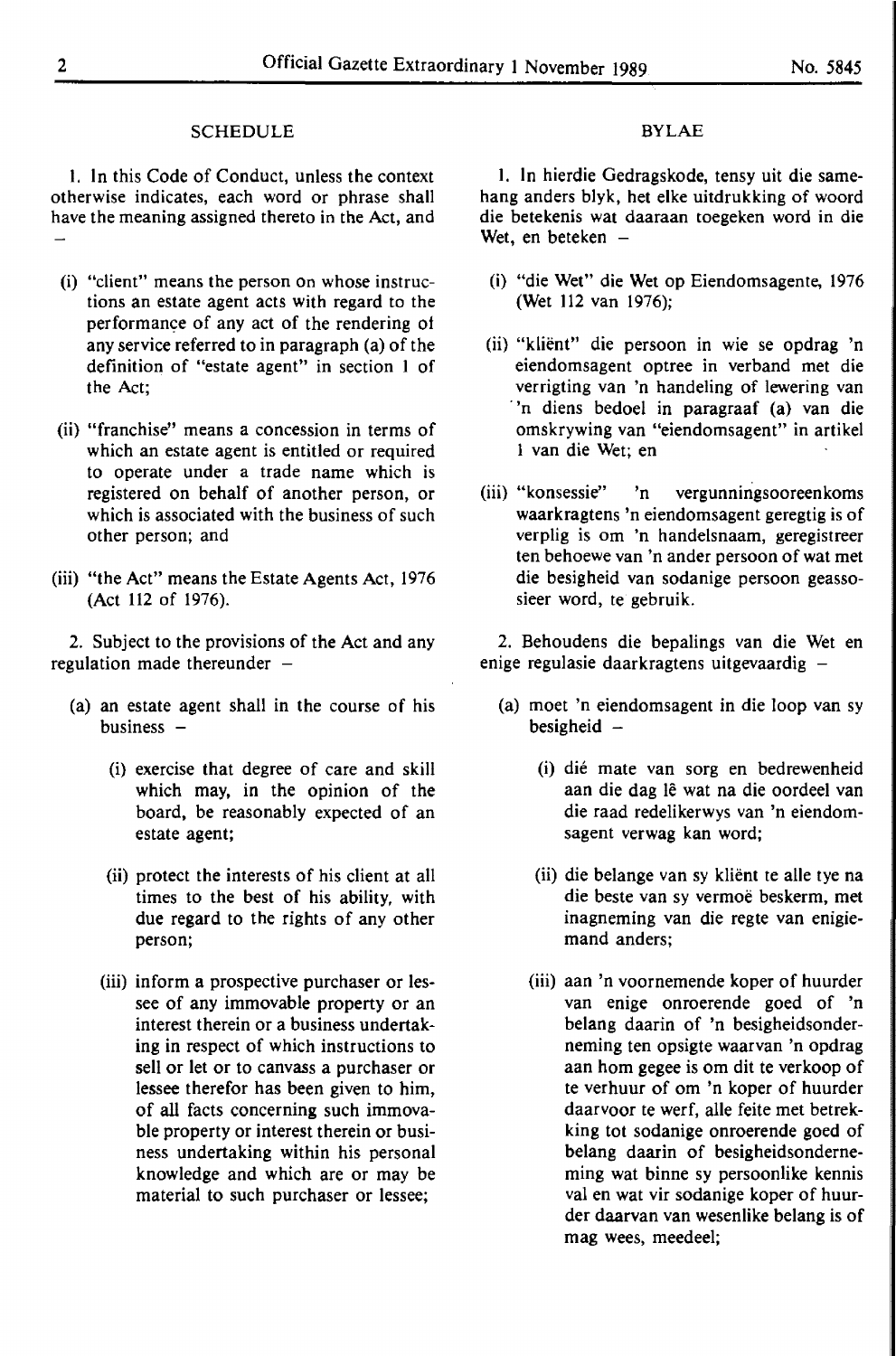- (iv) furnish upon request a copy of any agreement of sale or lease, offer, option, mandate or similar document in respect of which he acted as estate agent, without undue delay and in so far as he is able, to any person who is a party to such document;
- (v) if he conducts it in terms of a franchise, clearly disclose in all his correspondence, circulars, advertisements, forms and other documents that he operates under such franchise and state therein his name as well as the name of the person from whom he obtained that franchise;
- (vi) if he conducts it under any other name than his own, clearly disclose his own name in all his correspondence, circulars, advertisements, forms and other documents and, in the case of a company, also the registration number thereof; and
- (b) an estate agent shall not in the course of his business  $-$ 
	- (i) perform any act which may damage the good name, standing or integrity of estate agents in general;
	- (ii) publish or cause to be published any advertisement which could create the impression that it was published by a person other than an estate agent or upon the instructions of such other person;
	- (iii) in any advertisement which offers any immovable property or interest therein or business undertaking for sale or for letting, cause a misrepresentation with regard to any material aspect pertaining to such immovable propery or interest therein or business undertaking;
- (iv) 'n afskrif van enige koopkontrak, huurkontrak, aanbod, opsie, opdrag of soortgelyke dokument in verband waarmee hy as eiendomsagent opgetree het, sonder onnodige versuim en in die mate waarin hy daartoe in staat is, op versoek verskaf aan enige persoon wat 'n party tot sodanige dokument is;
- \_(v) indien hy dit ingevolge 'n konsessie bedryf, op ondubbelsinnige wyse in al sy korrespondensie, sirkulêres, advertensies, vorms en ander dokumente te kenne gee dat hy kragtens sodanige konsessie handel, en sy naam sowel as die naam van die persoon van wie hy die konsessie verkry het, vermeld;
- (vi) indien hy dit onder enige ander naam as sy eie naam bedryf, sy eie naam in sy korrespondensie, sirkuleres, advertensies, vorms en ander dokumente duidelik vermeld en, in die geval van 'n maatskappy, ook die registrasienommer daarvan; en
- (b) mag 'n eiendomsagent nie in die loop van sy besigheid  $-$ 
	- (i) enige handeling verrig wat die goeie naam, aansien of integriteit van eiendomsagente in die algemeen kan skaad nie;
	- (ii) enige advertensie publiseer of laat publiseer wat die indruk mag skep dat dit deur 'n ander persoon as 'n eiendomsagent of in opdrag van sodanige ander persoon gepubliseer is nie;
	- (iii) in enige advertensie waarin enige onroerende goed of 'n belang daarin of 'n besigheidsonderneming te koop of te huur aangebied word, 'n wanvoorstelling maak ten opsigte van enige wesenlike aangeleentheid wat op sodanige onroerende goed of belang daarin of besigheidsonderneming betrekking het nie;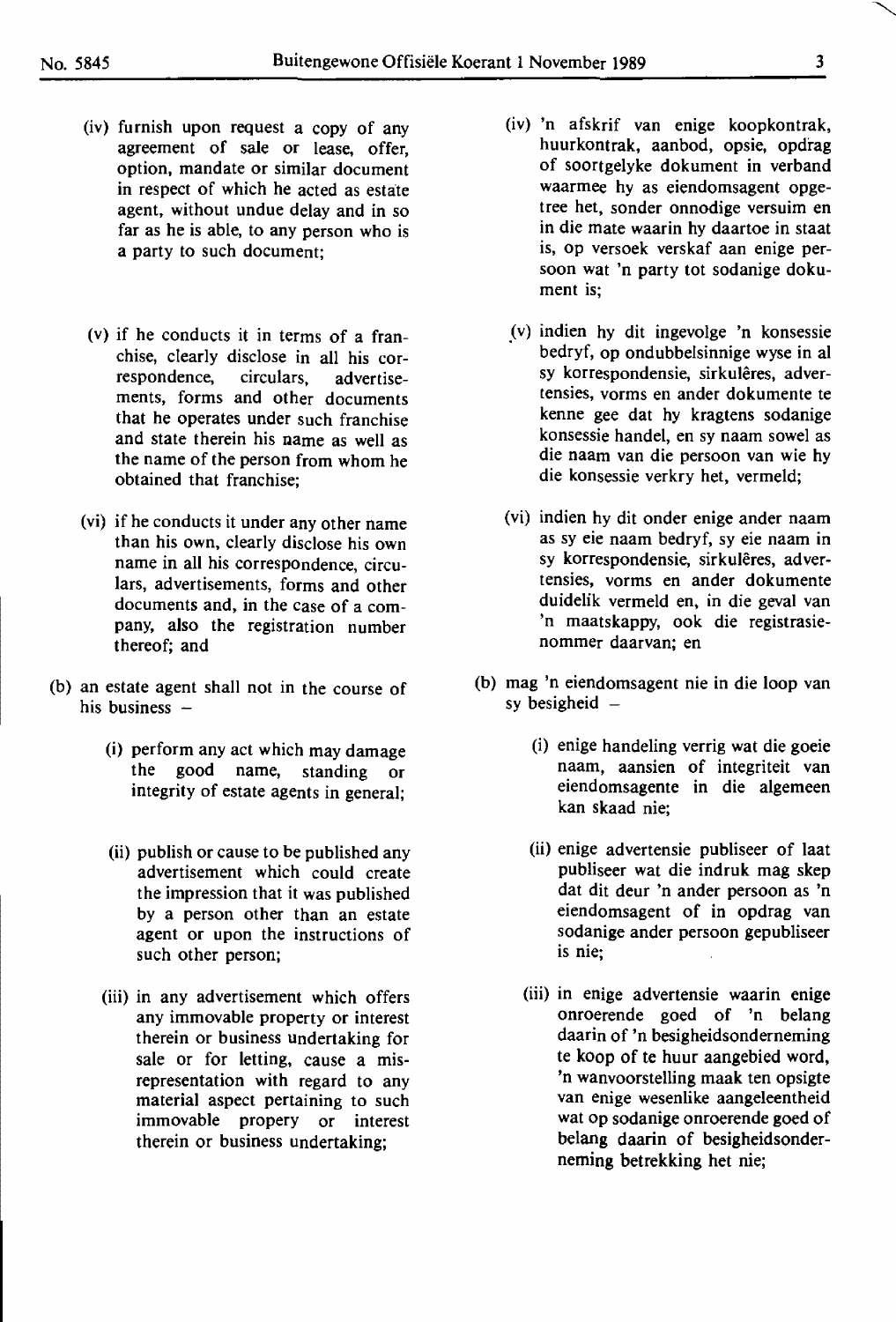- (iv) acquire any interest in immovable property or in a business undertaking of which his client is the owner, or alienate any interest in immovable property or in a business undertaking of which his client is the owner, unless his client had knowledge beforehand that he was in truth the party who stood to acquire or alienate such interest;
	- (v) offer, purport or attempt to offer any immovable property or an interest therein or a business undertaking for sale or to let, or negotiate or offer to canvass a purchaser or lessee therefor, without having been instructed beforehand to do so (which shall be in writing in the case of a sole mandate) by the owner or lessor of such immovable property or interest therein or business undertaking, or by the agent of such person;
- (vi) offer, purport or attempt to offer to purchase or lease any immovable property or an interest therein or a business undertaking on behalf of any prospective purchaser or lessee, or negotiate or offer to canvass a seller or lessor therefor, without having been instructed beforehand to do so (which shall be in writing in the case of a sole mandate) by such prospective purchaser or lessor, or by the agent of such person;
- (vii) give or offer any gift or consideration to any person as an inducement to secure business, except to  $-$ 
	- (aa) another estate agent who is in possession· of a valid fidelity fund certificate;
- (iv) enige belang in onroerende goed of in 'n besigheidsonderneming waarvan sy klient die eienaar is, verkry, of enige belang in onroerende goed of in 'n besigheidsonderneming waarvan hy die eienaar is, aan sy klient vervreem nie, tensy sy klient vooraf daarvan bewus was dat hy inderwaarheid die party is wat sodanige belang staan te verkry of te vervreem;
- (v) enige onroerende goed of 'n belang daarin of 'n besigheidsonderneming te koop of te huur aanbied, of voorgee of poog om dit aldus aan te hied, of onderhandel of aanbied om 'n koper of huurder ten opsigte daarvan te werf nie, sonder dat hy vooraf opdrag daartoe ontvang het (wat skriftelik moet wees in die geval van 'n alleenopdrag) van die eienaar of verhuurder van sodanige onroerende goed of belang daarin of besigheidsonderneming, of van die agent van sodanige persoon;
- (vi) namens enige voornemende koper of huurder aanbied om enige onroerende goed of 'n belang daarin of 'n besigheidsonderneming te koop of te huur, of voorgee of poog om dit aldus aan te hied, of onderhandel of aanbied om 'n verkoper of verhuurder ten opsigte daarvan te werf nie, sonder dat hy vooraf opdrag daartoe ontvang het (wat skriftelik moet wees in die geval van 'n alleenopdrag) van sodanige voornemende koper of huurder, of van die agent van sodanige persoon;
- (vii) 'n geskenk of vergoeding aan iemand gee of dit aanbied by wyse van aansporing ten einde besigheid te bekom nie, behalwe aan -
	- (aa) 'n ander eiendomsagent wat in besit is van 'n geldige getrouheidfondssertifikaat;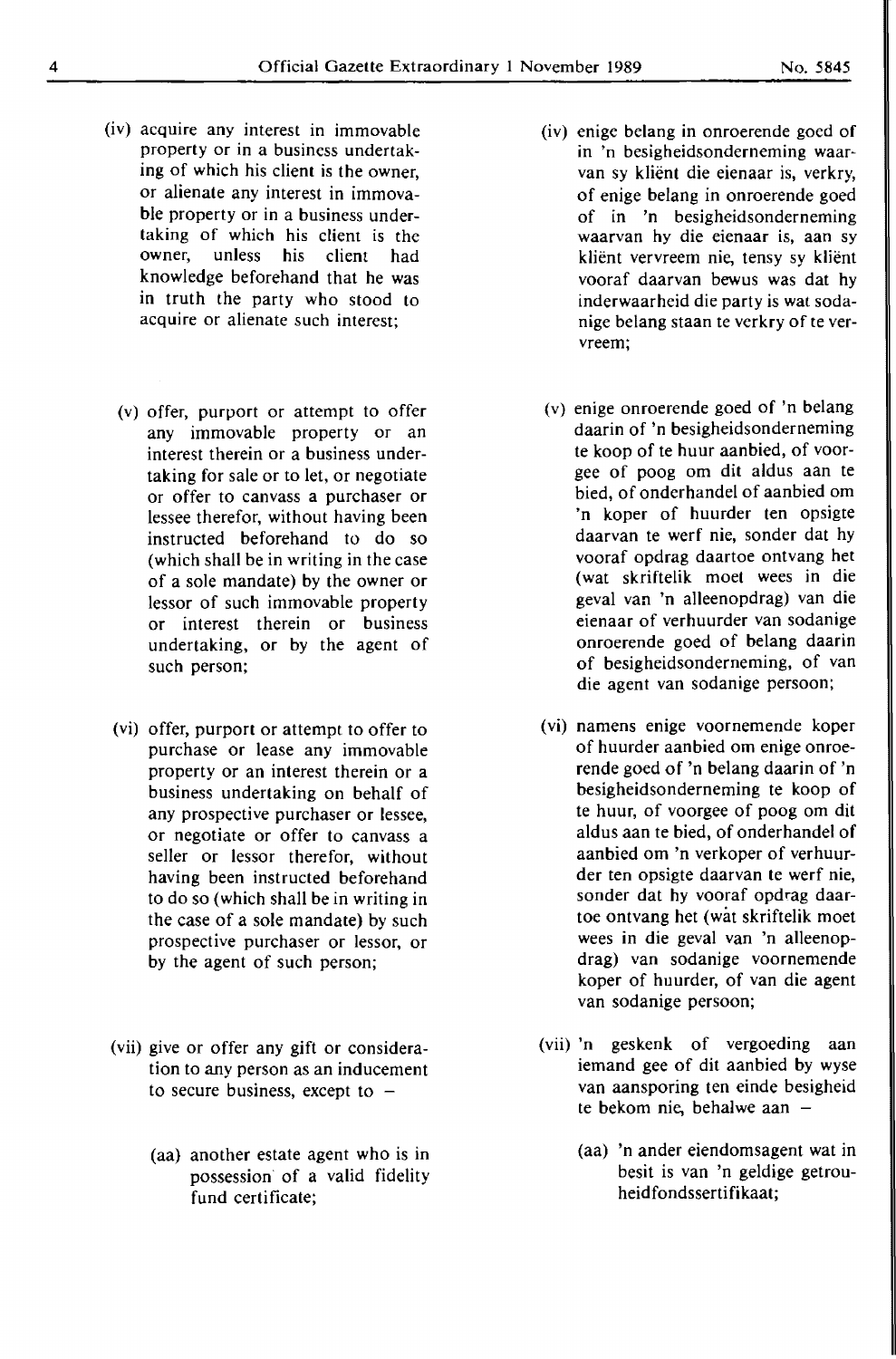- (bb) an attorney referred to in paragraph (d) of the definition of "estate agent" in section 1 of the Act; or
- (cc) any other person or institution which the board may determine from time to time:

Provided that the aforegoing shall not be so construed as to prohibit an estate and his client from negotiating the amount of any consideration payable to such estate agent;

- (viii) act or offer to act on behalf of any person in any capacity in regard to a matter which is the subject of judicial or quasi-judicial proceedings on the basis that no consideration shall be claimed unless the proceedings are concluded in favour of such person, or that the amount of any consideration required by him will be related to the degree of success attained in such proceedings;
	- (ix) intentionally use any confidential information obtained by him from any other estate agent with regard to any immovable property or an interest therein or a business undertaking to the prejudice of such other estate agent;
	- (x) as well as outside the scope of his business, convey any confidential information which he possesses concerning the business, trade secrets, technical methods or processes of a client or employer to another person without just cause;
- **(xi)** with regard to the sale or lease of any immovable property or an interest therein or a business undertaking, or a prospective purchaser or lessee thereof, particulars of which or whom have been obtained
- (bb) 'n prokureur bedoel in paragraaf (d) van die omskrywing van "eiendomsagent" in artikel 1 van die Wet; of
- (cc) enige ander persoon of liggaam wat die raad van tyd tot tyd mag bepaal:

Met dien verstande dat die voorafgaande nie so uitgele word dat dit 'n eiendomsagent en sy klient verbied om oor enige bedrag wat as vergoeding aan so 'n eiendomsagent betaalbaar is, te beding nie;

- (viii) optree of aanbied om namens 'n persoon op te tree nie in enige hoedanigheid in verband met 'n saak wat die onderwerp is van geregtelike of kwasie-geregtelike verrigtinge op die veronderstelling dat geen vergoeding gevorder sal word tensy die verrigtinge suksesvol vir sodanige persoon afloop nie, of dat die bedrag van enige vergoeding deur horn gehef gebasseer sal word op die mate van sukses wat in sodanige verrigtinge behaal word;
- (ix) enige vertroulike inligting wat deur hom verkry is van enige ander eiendomsagent in verband met enige onroerende goed of 'n belang daarin van 'n besigheidsonderneming, opsetlik tot nadeel van die besigheid van sodanige ander eiendomsagent gebruik nie;
- (x) asook buite die bestek van sy besigheid, enige vertroulike inligting waaroor hy mag beskik rakende die besigheid, bedryf sgeheime, tegniese metodes of prosesse van 'n klient of werkgewer, sonder redelike gronde aan 'n ander persoon oordra nie;
- **(xi)** in verband met die verkoop of verhuring van enige onroerende goed of 'n belang daarin of 'n besigheidsonderneming, of 'n voornemende koper of huurder daarvan waarvan besonderhede verkry is van 'n antler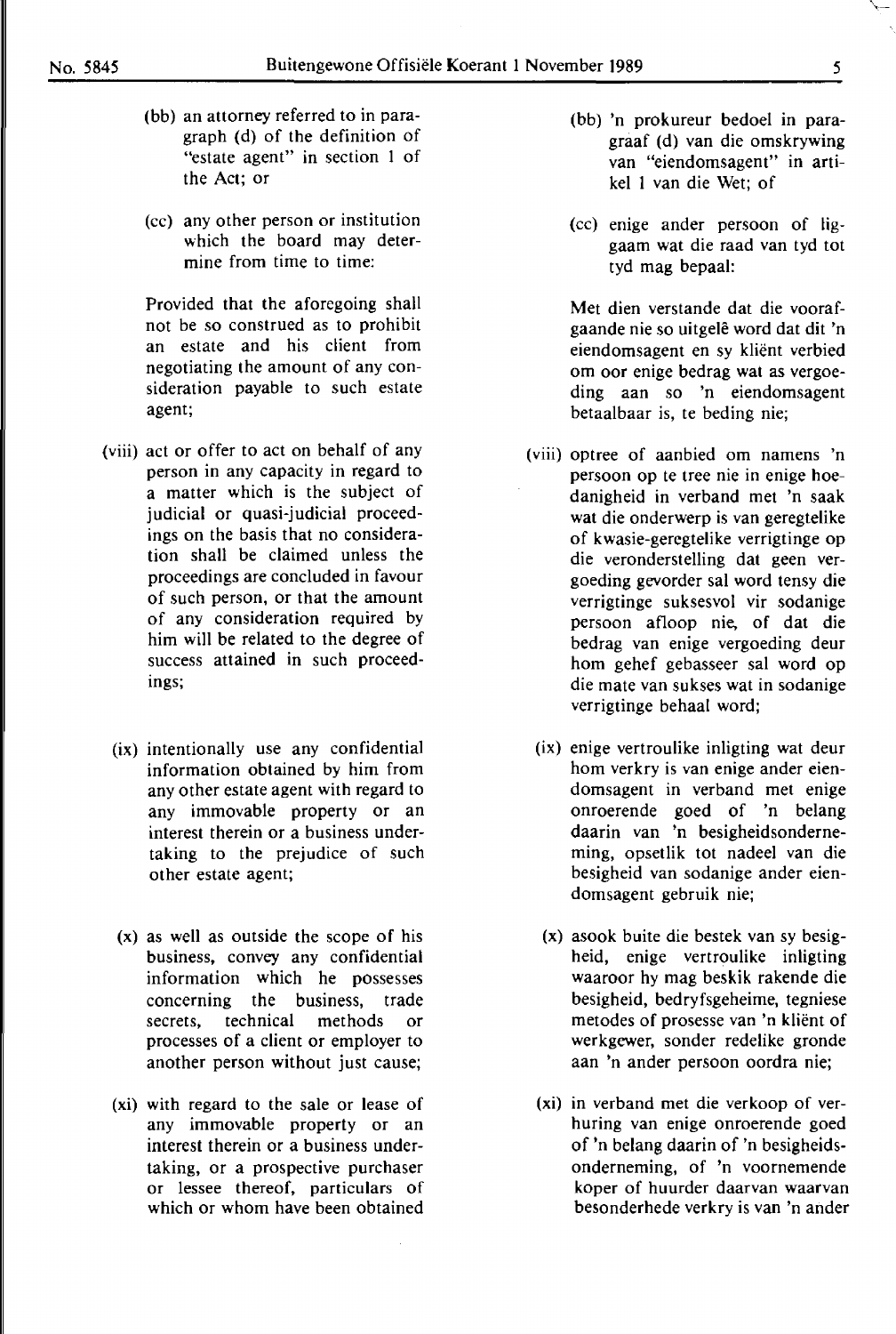from another estate agent, negotiate in any manner with such prospective purchaser or lessee or the seller or lessor of such immovable property or interest therein or business undertaking, without the consent of such other estate agent for as long as it is offered for sale or to let by that agent or such purchaser, lessee, seller or lessor is a client of such estate agent;

- (xii) perform any act through a legal person or natural person which it would not be possible for him to do if he was acting in his capacity as estate agent;
- (xiii) accept any instructions with regard to immovable property or an interest therein or a business under**taking** if such would affect the interests of any existing client, unless he had disclosed particulars of such instructions beforehand to such client in writing;
- (xiv) knowingly make any false statement, whether orally or in writing, or assist any other person to make such statement, or knowingly prepare or possess any books, accounts or records of which the contents are inaccurate or calculated to mislead;
	- (xv) undertake any work for his own account or in partnership or for any other estate agent, if he is in the service of a particular estate agent, unless such estate agent consents thereto in writing;
- (xvi) accept a sole mandate for the resale of any immovable property or an interest therein or a business undertaking in respect of which he acted as estate agent during the initial sale

eiendomsagent, op enige wyse met sodanige voornemende koper of huurder of die verkoper of verhuurder van sodanige onroerende goed of belang daarin of besigheidsonderneming onderhandel sonder die toestemming van sodanige ander eiendomsagent nie, vir solank dit deur daardie eiendomsagent te koop of te huur aangebied word of sodanige koper, huurder, verkoper of verhuurder 'n klient van sodanige eiendomsagent is;

- (xii) enige handeling deur middel van 'n regspersoon of natuurlike persoon verrig wat nie deur hom in sy hoedanigheid as eiendomsagent verrig mag word nie;
- (xiii) enige opdrag in verband met enige onroerende goed of 'n belang daarin of 'n besigheidsonderneming aanvaar indien dit die belange van enige bestaande klient daarin sal raak nie, tensy hy besonderhede van sodanige opdrag vooraf skriftelik aan sodanige klient geopenbaar het;
- (xiv) bewustelik enige valse verklaring, hetsy mondelings of skriftelik, maak, of enige ander persoon bystaan om sodanige verklaring te maak nie, of bewustelik enige boeke, rekeninge of rekords voorberei of in sy besit hou waarvan die inhoud onjuis of bereken is om te mislei nie;
- (xv) enige besigheid **vir eie** rekening of in vennootskap met of namens 'n ander eiendomsagent onderneem indien hy in die diens van 'n bepaalde eiendomsagent is nie, tensy sodanige eiendomsagent skriftelik daartoe toestem;
- (xvi) 'n alleenopdrag aanvaar nie vir die herverkoop van enige onroerende goed of 'n belang daarin of 'n besigheidsonderneming ten opsigte waarvan hy as eiendomsagent by die aanvanklike verkoop daarvan opgetree